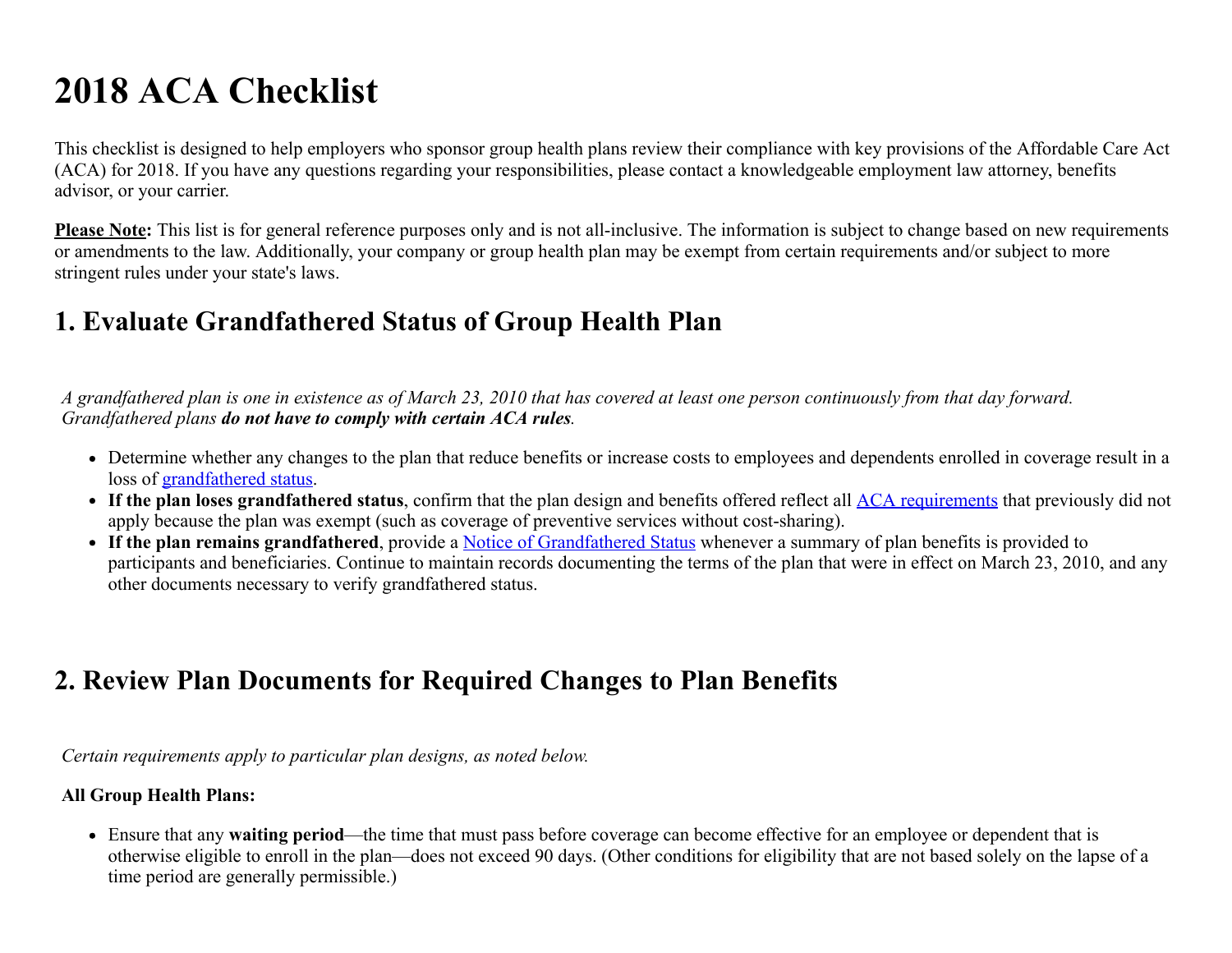- If the plan requires completion of an employment-based orientation period as a condition for eligibility, ensure the orientation period does not exceed one month and the maximum 90-day waiting period begins on the first day after the orientation period. (Note: Employers subject to "pay or play" may not be able to impose the full one-month orientation period and the full 90-day waiting period without potentially becoming subject to a penalty.)
- Confirm that **no annual dollar limits** apply to coverage of "[essential health benefits](https://www.healthcare.gov/glossary/essential-health-benefits)" (EHBs), a comprehensive package of items and services. If the plan limits the number of visits to health providers or days of treatment, verify that the visit or day limit does not amount to a dollar limit.
- Verify that no preexisting condition exclusions are imposed on any individual, regardless of age.
- Ensure that an employer payment plan is not in place (an arrangement under which an employer reimburses an employee for some or all of the premium expenses incurred for an individual health insurance policy, or uses its funds to directly pay the premium for an individual policy--with the exception of [qualified small employer HRAs](#page-2-0) [QSEHRAs]).

#### Non-Grandfathered Group Health Plans Only:

- For small group plans, confirm the plan covers EHBs. (This requirement does not apply to self-insured plans or plans offered in the large group market.)
- Ensure that annual [out-of-pocket costs](https://www.healthcare.gov/glossary/out-of-pocket-costs/) for coverage of all EHBs provided in-network do not exceed \$7,350 for self-only coverage or \$14,700 for family coverage.
	- o Note: The self-only maximum annual limitation on cost-sharing applies to each individual, regardless of whether the individual is enrolled in self-only coverage or family coverage under a group health plan.
	- Plans with more than one service provider may structure a benefit design using separate out-of-pocket limits across multiple categories of benefits (rather than reconcile claims across multiple service providers), provided the combined amount of any separate out-ofpocket limits applicable to all EHBs under the plan does not exceed the annual limit.
	- A plan that includes a network of providers may, but is not required to, count out-of-pocket spending for out-of-network and noncovered items and services towards the plan's annual maximum out-of-pocket limit.

Note: Certain small businesses may be allowed to [renew existing group coverage](https://www.cms.gov/CCIIO/Resources/Regulations-and-Guidance/Downloads/Extension-Transitional-Policy-CY2018.pdf) that does not comply with the requirements to cover EHBs and limit annual cost-sharing under the plan, through policy years beginning on or before October 1, 2018, so long as the policy ends by December 31, 2018. Not all states and insurers will permit coverage to renew. Businesses that are eligible to continue existing coverage will receive a notice from their insurance company.

### 3. Analyze Tax-Favored Arrangements

*Employers who maintain HRAs, health FSAs, and cafeteria plans should confirm that these arrangements comply with ACA requirements.* 

#### Health Reimbursement Arrangements (HRAs)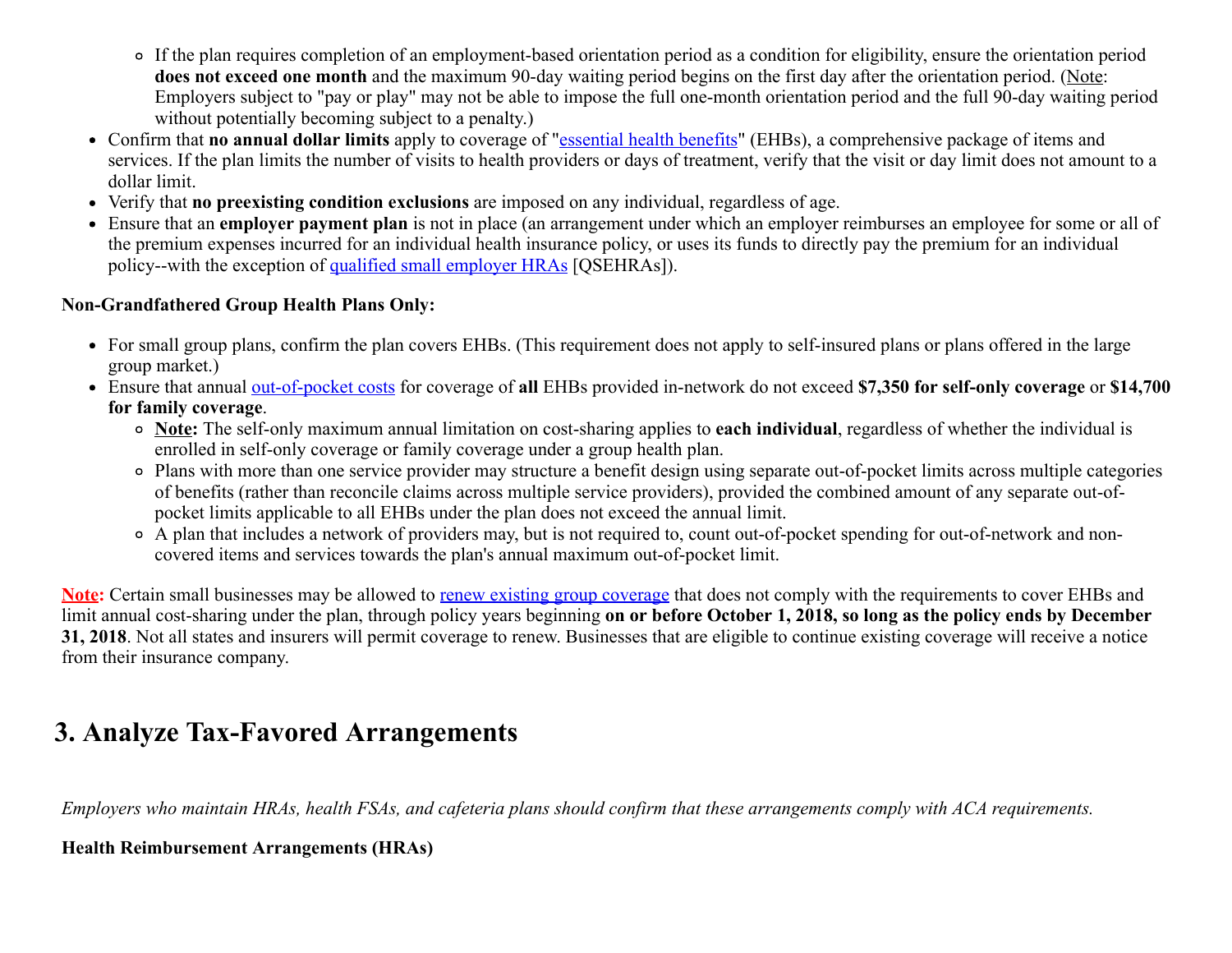- Confirm that the HRA (other than a QSEHRA, a retiree-only HRA, or an HRA consisting solely of [excepted benefits](http://webapps.dol.gov/elaws/ebsa/health/glossary.htm?wd=Excepted_Benefits)) is properly "integrated" with group health plan coverage [in order to satisfy the preventive services requirements and the annual dollar limit](https://www.cms.gov/CCIIO/Programs-and-Initiatives/Health-Insurance-Market-Reforms/Annual-Limits.html) prohibition.
	- o To be "integrated," an HRA must meet specific requirements under either of two methods described in [agency guidance](http://www.dol.gov/ebsa/newsroom/tr13-03.html), as clarified by [FAQs](https://www.dol.gov/sites/default/files/ebsa/about-ebsa/our-activities/resource-center/faqs/aca-part-37.pdf).
- If the HRA does not constitute a QSEHRA, confirm that the HRA is not being used to reimburse an employee's individual insurance policy premiums. Such an arrangement [may be subject to](https://www.irs.gov/affordable-care-act/employer-health-care-arrangements) a \$100 per day excise tax per applicable employee (which is \$36,500 per year, per employee).

<span id="page-2-0"></span>\* [Federal law](https://www.hr360.com/Employee-Benefits/HSAs-FSAs-and-Other-Tax-Favored-Plans/QSEHRAs.aspx) allows eligible small employers—generally those with fewer than 50 full-time employees who do not offer a group health plan and that meet certain notice and benefit requirements—to offer QSEHRAs to reimburse employees for qualified medical expenses, including individual health insurance premiums.

#### Health Flexible Spending Arrangements (FSAs)

- Confirm that the health FSA qualifies as excepted benefits to comply with the [preventive services requirements](https://www.healthcare.gov/what-are-my-preventive-care-benefits/).
	- Health FSAs are considered to provide only [excepted benefits](https://www.dol.gov/agencies/ebsa/employers-and-advisers/guidance/technical-releases/13-03) if the employer also makes available group health plan coverage that is not limited to excepted benefits and the health FSA is structured so that the maximum benefit payable to any participant cannot exceed two times the participant's salary reduction election for the health FSA for the year (or, if greater, cannot exceed \$500 plus the amount of the participant's salary reduction election).
- Confirm that the health FSA is **offered through a cafeteria plan** (a plan which meets [specific requirements](http://www.law.cornell.edu/uscode/text/26/125) to allow employees to receive certain benefits on a pre-tax basis) in order to comply with the annual dollar limit prohibition.
- Ensure plan documents are amended to reflect that employee salary reduction contributions to health FSAs are limited to \$2,650 annually.
	- The amendment to the written cafeteria plan may be expressed as a maximum dollar amount, a maximum percentage of compensation, or by another method of determining the maximum salary reduction contribution.
- Determine whether you will allow employees to carry over up to \$500 of unused health FSA amounts to use in the following plan year under the [modified "use-or-lose" rule](http://www.irs.gov/pub/irs-drop/n-13-71.pdf), and adopt appropriate plan amendments. (A plan incorporating the carryover provision may not also provide for a grace period in the plan year to which unused amounts may be carried over.)

### Cafeteria Plans Generally

- Determine whether you will allow employees to make additional mid-year changes in salary reduction elections in the event of an [employee's enrollment in Health Insurance Marketplace coverage and/or a reduction in an employee's hours of service, as permitted in agency](http://www.irs.gov/pub/irs-drop/n-14-55.pdf) guidance, and adopt appropriate plan amendments.
- Confirm that section 125 plan documents were amended to comply with the prohibition on providing a qualified health plan offered through the individual Health Insurance Marketplace as a benefit under an employer-sponsored cafeteria plan.

### 4. Provide Required Notices to Employees and Dependents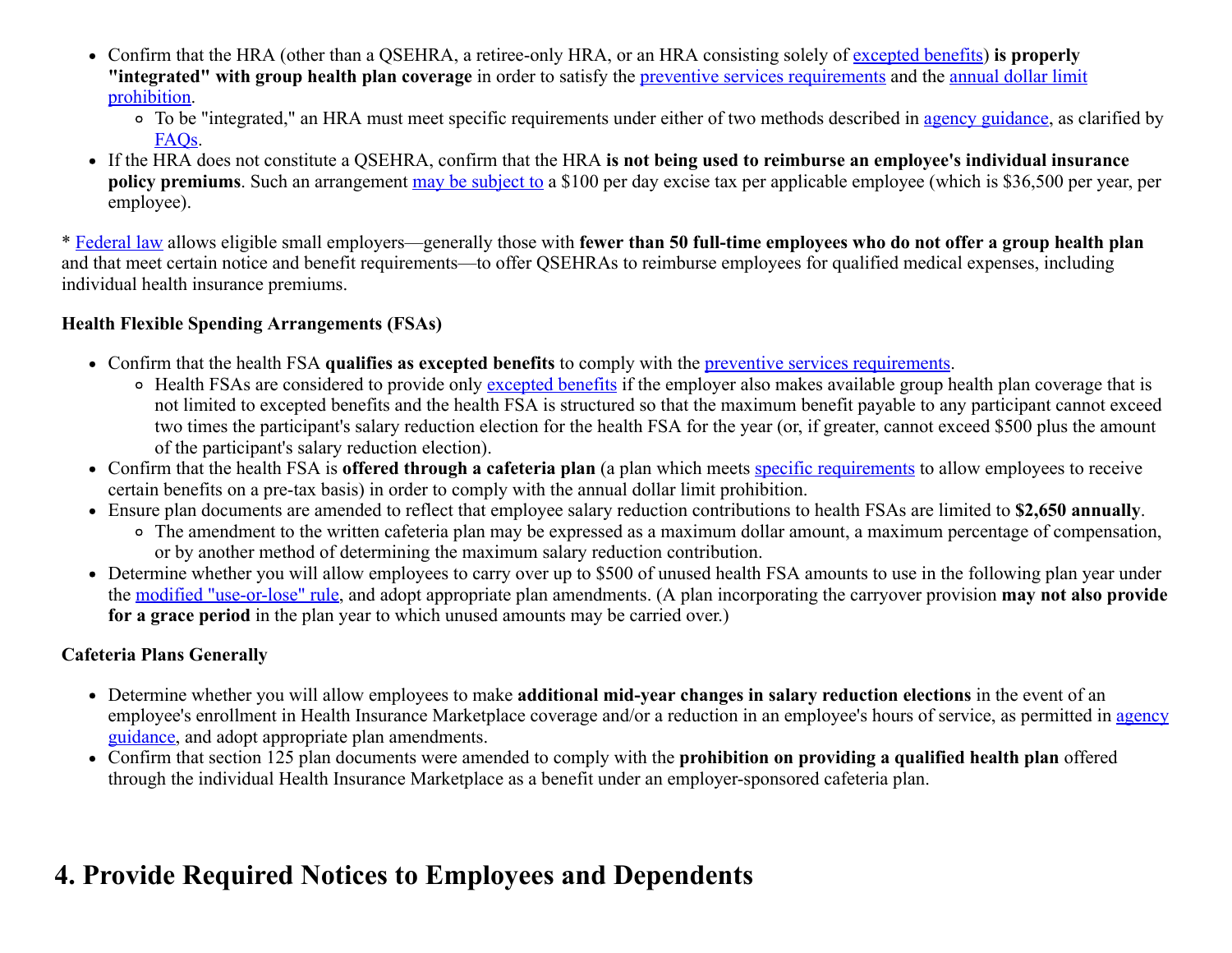*Please contact your carrier or an employment law attorney if you have questions regarding these notices.*

### Health Insurance Exchanges Notice

• Provide a [written notice](https://www.dol.gov/agencies/ebsa/laws-and-regulations/laws/affordable-care-act/for-employers-and-advisers/coverage-options-notice) with information about the Health Insurance Marketplace to each new employee at the time of hiring, within 14 days of the employee's start date. Employers are not required to provide a separate notice to dependents.

### Summary of Benefits & Coverage (SBC)\* and Notice of Plan Changes

- Confirm contractual arrangements with the carrier (insured group health plans) or third party administrator (self-insured plans) to prepare and provide the SBC. If the carrier or TPA does not assume responsibility, the employer should provide this notice (without charge) to employees and beneficiaries at [specified times during the enrollment process](https://www.dol.gov/sites/default/files/ebsa/about-ebsa/our-activities/resource-center/faqs/aca-part-viii.pdf) and upon request.
	- Note: Employers that enter into a binding contract with another party to provide the SBC must satisfy [additional obligations,](https://www.cms.gov/CCIIO/Resources/Fact-Sheets-and-FAQs/Downloads/Fact-Sheet_SBCFinalRule-6-11-15-MM-508.pdf) including monitoring compliance.
- Ensure that enrollees are provided with notice of any material modification that would affect the content of the SBC (and that occurs other than in connection with coverage renewal or reissuance) no later than 60 days prior to the effective date of the change.
- Utilize new versions of the **SBC** template and other related documents for use on or after April 1, 2017.

# 5. Comply With "Pay or Play" Responsibilities

*Applicable large employers—generally, those with 50 or more full-time employees, including full-time equivalents—are subject to the ACA employer shared responsibility ("pay or play") requirements. Due to the complexity of the law in this area, employers are strongly advised to work with knowledgeable employment law counsel to ensure full compliance.*

- Determine <u>"applicable large employer" (ALE)</u> status for the upcoming calendar year by calculating the average number of full-time employees and full-time equivalents (FTEs) across the months in the current year. (Special counting rules apply for seasonal workers.)
	- Employer Aggregation Rules: Small employers that individually do not employ 50 or more full-time employees or FTEs may still be subject to the requirements if they meet the threshold when combined with other companies under common ownership or that are otherwise related. (The rules for combining related employers do not apply for purposes of determining whether a particular company owes a penalty or the amount of any penalty. That is determined separately for each related company).
- Determine whether group health plan coverage will be offered to full-time employees (and their dependents), using the measurement methods and rules for calculating hours of service described in the "pay or play" [final regulations](http://www.gpo.gov/fdsys/pkg/FR-2014-02-12/pdf/2014-03082.pdf).
	- An employee is full-time for a calendar month if he or she averages at least 30 hours of service per week (or 130 hours for the month). The final regulations describe approaches that can be used for various circumstances, such as for employees who work variable hour schedules, seasonal employees, and employees of educational organizations.
- For ALEs offering coverage, review the cost of your group health plan coverage to determine whether it is affordable.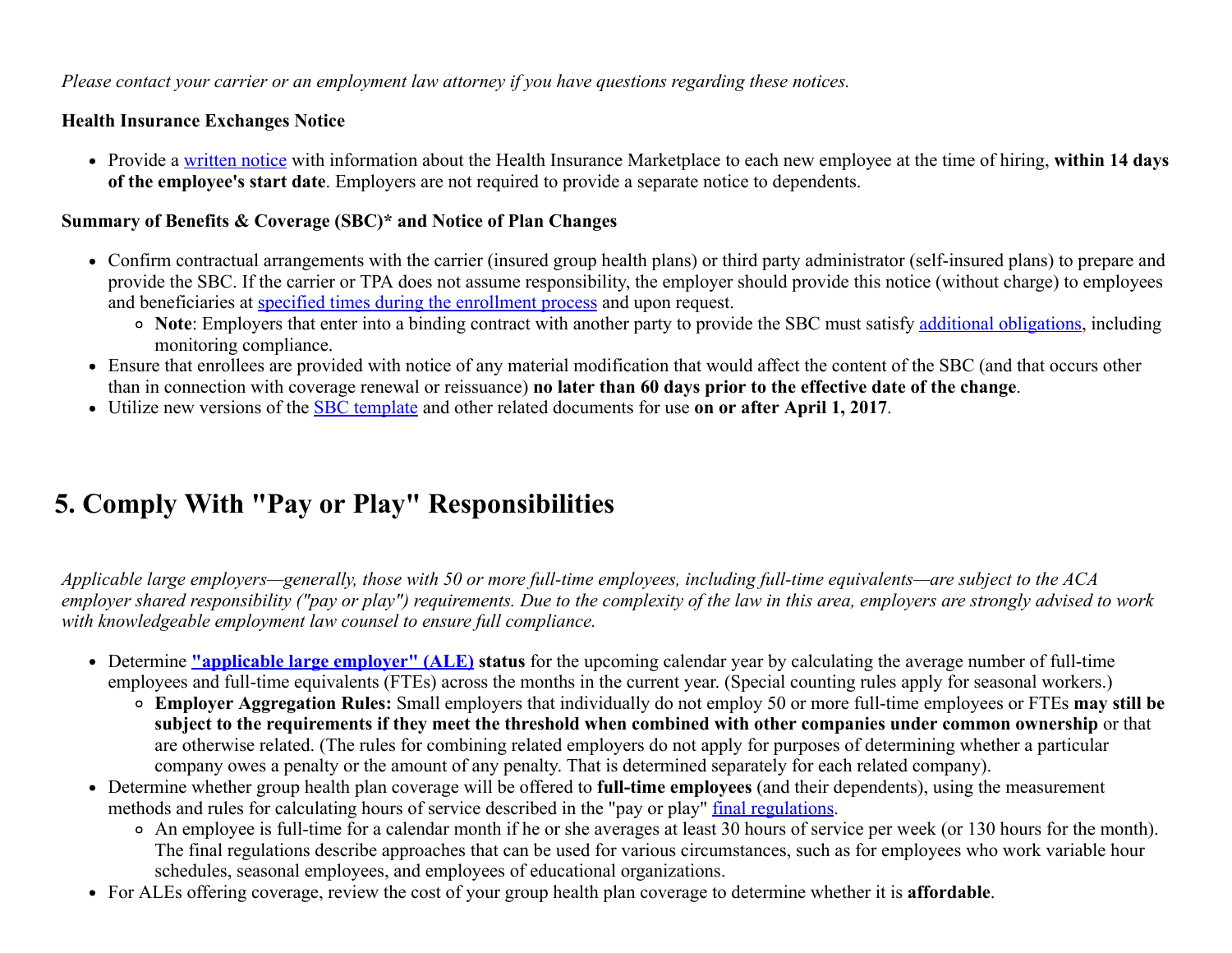- In general, coverage is [affordable](https://www.irs.gov/Affordable-Care-Act/Employers/Minimum-Value-and-Affordability) if an employee's required contribution for self-only coverage does not exceed 9.56% of his or her household income for the taxable year. ALEs may use a number of [safe harbors](https://www.irs.gov/Affordable-Care-Act/Employers/Minimum-Value-and-Affordability) to determine affordability, including reliance on Form W-2 wages.
- o The IRS has [stated](https://www.gpo.gov/fdsys/pkg/FR-2016-12-19/pdf/2016-30037.pdf) that until final regulations on opt-out arrangements are applicable, employers can rely on the opt-out arrangement guidance provided in IRS [Notice 2015-87](https://www.irs.gov/pub/irs-drop/n-15-87.pdf) and a recent [proposed rule](https://www.gpo.gov/fdsys/pkg/FR-2016-07-08/pdf/2016-15940.pdf). That guidance generally provides that, for purposes of "pay or play" and the corresponding information reporting provisions, employers are only required to increase an employee's required contribution by the amount of an unconditional opt-out arrangement adopted after December 16, 2015. An unconditional opt-out arrangement provides payments conditioned solely on an employee declining employer-sponsored coverage and not on an employee satisfying any other meaningful requirement related to the provision of health care to employees, such as a requirement to provide proof of other coverage.
- For ALEs offering coverage, determine whether your group health plan coverage provides minimum value.
	- o A plan generally provides [minimum value](https://www.healthcare.gov/glossary/minimum-value/) if it pays for at least 60% of covered health care expenses and provides substantial coverage of inpatient and physician services. Federal agencies have produced a [minimum value calculator](http://www.cms.gov/CCIIO/Resources/Regulations-and-Guidance/Downloads/mv-calculator-final-4-11-2013.xlsm) to determine if a plan with standard features provides minimum value. However, results of the calculator—or any other method chosen—should be carefully reviewed with benefits counsel.
- Determine if a penalty may apply. An ALE subject to "pay or play" may be liable for a penalty if it does not offer affordable health insurance that provides minimum value to its full-time employees (and their dependents), and any full-time employee receives a premium tax credit for purchasing individual coverage on the Health Insurance Marketplace. (Note: In determining if a penalty applies, ALEs should be aware of limited non-penalty periods provided for in the "pay or play" [final regulations](http://www.gpo.gov/fdsys/pkg/FR-2014-02-12/pdf/2014-03082.pdf), during which an ALE generally will not be subject to a penalty.)
- Determine whether to appeal a Marketplace decision from a prior year, if applicable. The Health Insurance Marketplaces sends letters to notify certain employers that one or more of their employees was determined eligible for advance premium tax credits and cost-sharing reductions and had enrolled in a Marketplace plan. Because these events may trigger employer "pay or play" penalties, employers must file an [appeal](https://www.healthcare.gov/marketplace-appeals/employer-appeals/) within 90 days of the date stated on the Marketplace notice.
- Determine whether to appeal an IRS decision from a prior year, if applicable. The IRS issues [Letter 226J](https://www.irs.gov/individuals/understanding-your-letter-226-j) to an ALE if it determines that, for at least one month in the year, one or more of the ALE's full-time employees was enrolled in a qualified health plan for which a premium tax credit was allowed (and the ALE did not qualify for an affordability safe harbor or other relief for the employee). Before any penalty is assessed and notice and demand for payment is made, employers will have an opportunity to respond to the letter. That response will be due by the response date shown on the letter, which generally will be 30 days from the date of the letter. The letter will also contain the name and contact information of a specific IRS employee that the ALE should contact if the ALE has questions about the letter.
- Pay assessed "pay or play" penalties, if applicable. The IRS will assess "pay or play" penalties for prior years and issue a notice and demand for payment via Notice CP 220J. That notice will instruct the ALE on how to make a payment. ALEs will not be required to include the payment on any tax return.

### 6. Satisfy Information Reporting Requirements (Forms 1094 & 1095)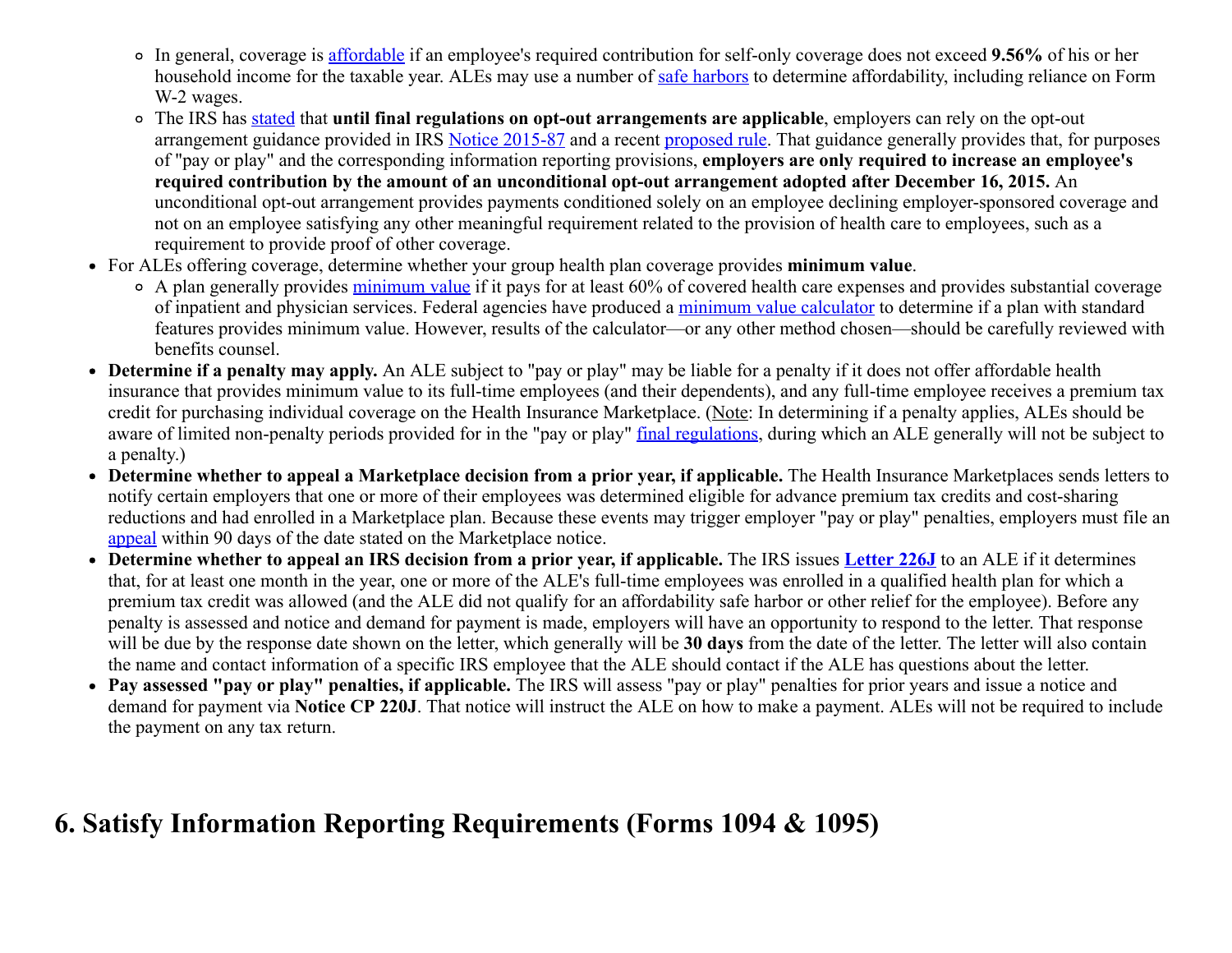*Information reporting is used to determine compliance with the ACA individual responsibility and "pay or play" provisions. Reporting entities are required to report in early 2018 for coverage offered (or not offered) in calendar year 2017.* 

- Determine if you are a reporting entity (and what type) to understand applicable reporting requirements:
	- "Section 6055" Reporting Entities. Self-insuring employers (regardless of size) that provide minimum essential health coverage are required to report information on this coverage to the IRS and to covered individuals under section 6055 of the Internal Revenue Code.
	- "Section 6056" Reporting Entities. ALEs with 50 or more full-time employees (including FTEs) are required to report information to the IRS and to their employees about their compliance with "pay or play" under Internal Revenue Code section 6056.
- Compile the <u>[required information](http://www.irs.gov/uac/Questions-and-Answers-on-Reporting-of-Offers-of-Health-Insurance-Coverage-by-Employers-Section-6056#What%20Information%20Must%20ALE%20Members%20Report)</u> for section 6055 reporting and/or the <u>required information</u> for section 6056 reporting.
- Review the IRS Forms and Instructions:
	- o [Forms 1094-B](http://www.irs.gov/uac/About-Form-1094-B) and [1095-B](http://www.irs.gov/uac/About-Form-1095-B), along with [Instructions,](http://www.irs.gov/pub/irs-pdf/i109495b.pdf) are available for section 6055 reporting entities.
	- [Forms 1094-C](http://www.irs.gov/uac/About-Form-1094-C) and [1095-C](http://www.irs.gov/uac/About-Form-1095-C), along with [Instructions,](http://www.irs.gov/pub/irs-pdf/i109495c.pdf) are available for section 6056 reporting entities (or employers that are subject to both reporting provisions).
- Determine whether to hire a third party to fulfill reporting responsibilities (reporting entities will still be liable for the failure to report information and furnish statements).
- For section 6056 reporting entities, determine whether you will use the [general method](http://www.irs.gov/uac/Questions-and-Answers-on-Reporting-of-Offers-of-Health-Insurance-Coverage-by-Employers-Section-6056#Methods%20of%20Reporting) of reporting or a [simplified alternative method](http://www.irs.gov/uac/Questions-and-Answers-on-Reporting-of-Offers-of-Health-Insurance-Coverage-by-Employers-Section-6056#Methods%20of%20Reporting) to satisfy the reporting requirements.
- If the reporting entity plans to furnish statements electronically for the first time, or if prior consents only applied to the statements required to be furnished in prior reporting years, ensure that affirmative consent is obtained from employees prior to furnishing (section 6056 reporting entities must also ensure that certain notice, hardware, and software requirements are met).
- Remember to comply with the information reporting deadlines:

### Section 6055 Deadlines (Forms 1094-B and 1095-B):

- Forms 1094-B and 1095-B must be filed with the IRS **no later than February 28, 2018** (or April 2, 2018, if filed electronically).
- Forms 1095-B must be furnished to responsible individuals (may be the primary insured, employee, former employee, or other related person named on the application) on or before March 2, 2018.

### Section 6056 Deadlines (Forms 1094-C and 1095-C):

- Forms 1094-C and 1095-C must be filed with the IRS **no later than February 28, 2018** (or April 2, 2018, if filed electronically).
- Forms 1095-C must be furnished to all full-time employees on or before March 2, 2018.

# 7. Other Action Items

*The following outlines actions required for continued ACA compliance, as well as additional items that may be of significance for certain employers and group health plans.*